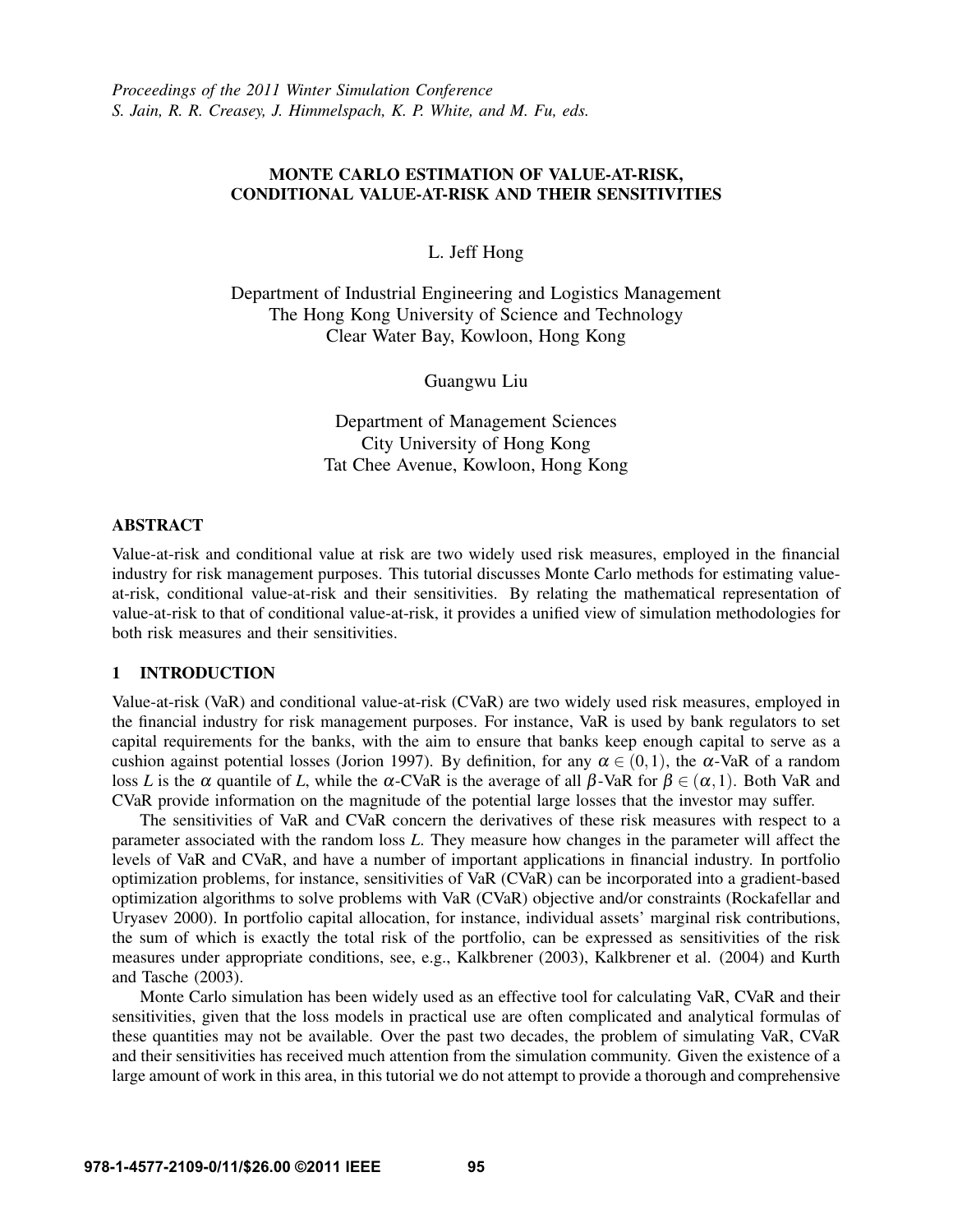review of the related literature, but instead, we provide a unified view of the simulation methodologies for estimating these quantities.

The rest of the paper is organized as follows. Section 2 considers the estimation of VaR and CVaR, and discusses asymptotic properties of the estimators and variance reduction issues. Section 3 considers the estimation of sensitivities of VaR and CVaR, and discusses their closed-form expressions, asymptotic properties, and methods for efficiency improvement. Section 4 concludes.

#### 2 VALUE-AT-RISK AND CONDITIONAL VALUE-AT-RISK

As a starting point, we define VaR and CVaR, and explore their inherent connections. Let *L* be the random loss of interest and  $F(y) = Pr{L \le y}$  be the cumulative distribution function (CDF) of *L*. Then the inverse CDF of *L* can be defined as  $F^{-1}(\gamma) = \inf\{y : F(y) \ge \gamma\}$ . Following the definitions of Trindade et al. (2007), for any  $\alpha \in (0,1)$ , we define the  $\alpha$ -VaR of *L* as

$$
v_{\alpha} = F^{-1}(\alpha),
$$

and define the α-CVaR of *L* as

$$
c_{\alpha} = \frac{1}{1 - \alpha} \int_{\alpha}^{1} v_{\beta} d\beta.
$$
 (1)

Pflug (2000) shows that  $c_{\alpha}$  can also be written as the following stochastic program:

$$
c_{\alpha} = \inf_{t \in \mathfrak{R}} \left\{ t + \frac{1}{1 - \alpha} \mathbb{E}[L - t]^{+} \right\},\tag{2}
$$

where  $[a]^+$  = max $\{0,a\}$ . Let *T* be the set of optimal solutions to the stochastic program defined in Equation (2). Trindade et al. (2007) show that  $T = [v_\alpha, u_\alpha]$  where  $u_\alpha = \sup\{t : F(t) \leq \alpha\}$ . In particular, note that  $v_\alpha \in T$ . Therefore,

$$
c_{\alpha} = v_{\alpha} + \frac{1}{1 - \alpha} E[L - v_{\alpha}]^{+}.
$$
 (3)

When *L* has a positive density in the neighborhood of  $v_\alpha$ , then  $v_\alpha = u_\alpha$ . Therefore, the stochastic program defined in Equation (2) has a unique solution, and

$$
c_{\alpha} = E[L|L \ge v_{\alpha}], \tag{4}
$$

while the right-hand side of Equation (4) is also known as expected shortfall or tail conditional expectation.

#### 2.1 Monte Carlo Estimation

Suppose that  $L_1, L_2, \ldots, L_n$  are *n* independent and identically distributed (i.i.d.) observations from the loss *L*. Then, the  $\alpha$ -VaR of *L* can be estimated by

$$
\hat{v}^n_\alpha=L_{\lceil n\alpha\rceil:n},
$$

where  $L_{i:n}$  is the *i*th order statistic from the *n* observations.

Trindade et al. (2007) suggest to use the estimator

$$
\hat{c}_{\alpha}^{n} = \inf_{t \in \mathfrak{R}} \left\{ t + \frac{1}{n(1-\alpha)} \sum_{i=1}^{n} \left[ L_{i} - t \right]^{+} \right\}.
$$
\n
$$
(5)
$$

to estimate the α-CVaR of *L*. Let

$$
F_n(y) = \frac{1}{n} \sum_{i=1}^n 1_{\{L_i \le y\}}
$$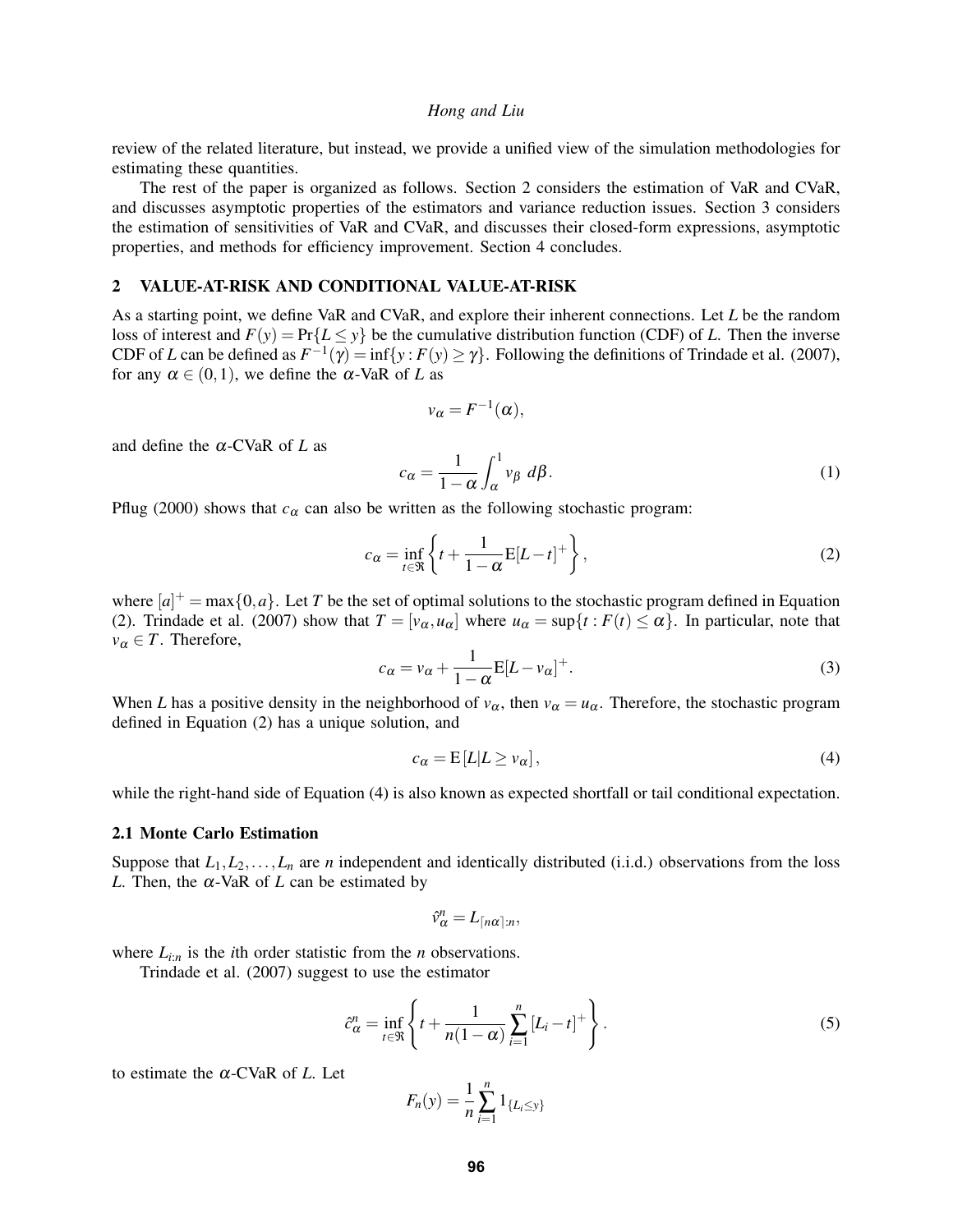be the empirical CDF constructed from  $L_1, L_2, \ldots, L_n$ , where  $1_{\{\cdot\}}$  is the indicator function. Then

$$
\hat{c}_{\alpha}^{n} = \inf_{t \in \Re} \left\{ t + \frac{1}{1 - \alpha} \mathbf{E} \left[ \tilde{L} - t \right]^{+} \right\},\
$$

where the CDF of  $\tilde{L}$  is  $F_n$ . Since  $\hat{v}^n_{\alpha} = F_n^{-1}(\alpha)$ , then by Equation (3), we have

$$
\hat{c}_{\alpha}^{n} = \hat{v}_{\alpha}^{n} + \frac{1}{n(1-\alpha)} \sum_{i=1}^{n} \left[ L_{i} - \hat{v}_{\alpha}^{n} \right]^{+}.
$$
\n
$$
(6)
$$

Therefore, we can apply Equation (6) to directly estimate  $c_{\alpha}$  instead of solving the stochastic program in Equation (5).

#### 2.2 Asymptotic Properties

Consistency and asymptotic normality of the estimators  $\hat{v}^n_\alpha$  and  $\hat{c}^n_\alpha$  have been studied extensively in the literature, see, e.g., Serfling (1980) and Trindade et al. (2007). Regarding the asymptotic properties, a result that is even sharper is the Bahadur representation (Bahadur 1966).

As a unified view, we present the asymptotic properties of  $\hat{v}^n_\alpha$  and  $c^n_\alpha$  by using the Bahadur representations. To this end, we first make the following assumption.

**Assumption 1** There exists an  $\varepsilon > 0$  such that *L* has a positive and continuously differentiable density *f*(*x*) for any  $x \in (v_\alpha - \varepsilon, v_\alpha + \varepsilon)$ .

Assumption 1 requires that *L* has a positive and differentiable density in a neighborhood of  $v_\alpha$ . it implies that  $F(v_\alpha) = \alpha$  and  $c_\alpha = E[L|L \ge v_\alpha]$ .

Bahadur representations of  $\hat{v}^n_\alpha$  and  $\hat{c}^n_\alpha$  are summarized in the following theorem, whose proof is omitted here.

**Theorem 1** For a fixed  $\alpha \in (0,1)$ , suppose that Assumption 1 is satisfied. Then

$$
\hat{v}^n_{\alpha} = v_{\alpha} - \frac{1}{f(v_{\alpha})} \left( (1 - \alpha) - \frac{1}{n} \sum_{i=1}^n 1_{\{L_i \ge v_{\alpha}\}} \right) + A_n, \text{ and}
$$
  

$$
\hat{c}^n_{\alpha} = c_{\alpha} + \left( \frac{1}{n} \sum_{i=1}^n \left[ v_{\alpha} + \frac{1}{1 - \alpha} (L_i - v_{\alpha})^+ \right] - c_{\alpha} \right) + B_n,
$$

where  $A_n = O_{a.s.}(n^{-3/4}(\log n)^{3/4})$ ,  $B_n = O_{a.s.}(n^{-1}\log n)$ , and the statement  $Y_n = O_{a.s.}(g(n))$  means that  $Y_n/g(n)$  is bounded by a constant almost surely.

Consistency and asymptotic normality of  $\hat{v}^n_\alpha$  and  $\hat{c}^n_\alpha$  follow straightforwardly from Theorem 1. Specifically, if Assumption 1 is satisfied, then  $\hat{v}^n_\alpha \to v_\alpha$  and  $\hat{c}^n_\alpha \to c_\alpha$  with probability 1 (w.p.1) as  $n \to \infty$ . Furthermore, if  $E(L^2) < \infty$ , then

$$
\sqrt{n}(\hat{v}^n_{\alpha} - v_{\alpha}) \Rightarrow \frac{\sqrt{\alpha(1-\alpha)}}{f(v_{\alpha})}N(0,1), \text{ and}
$$
\n(7)

$$
\sqrt{n} \left( \hat{c}_{\alpha}^{n} - c_{\alpha} \right) \Rightarrow \sigma_{\infty} \cdot N(0, 1), \tag{8}
$$

as  $n \to \infty$ , where " $\Rightarrow$ " denotes "converge in distribution",  $N(0,1)$  represents the standard normal random variable, and

$$
\sigma_{\infty}^2 = \lim_{n \to \infty} n \text{Var}(\hat{c}_{\alpha}^n) = \frac{1}{(1 - \alpha)^2} \cdot \text{Var}([L - \nu_{\alpha}]^+).
$$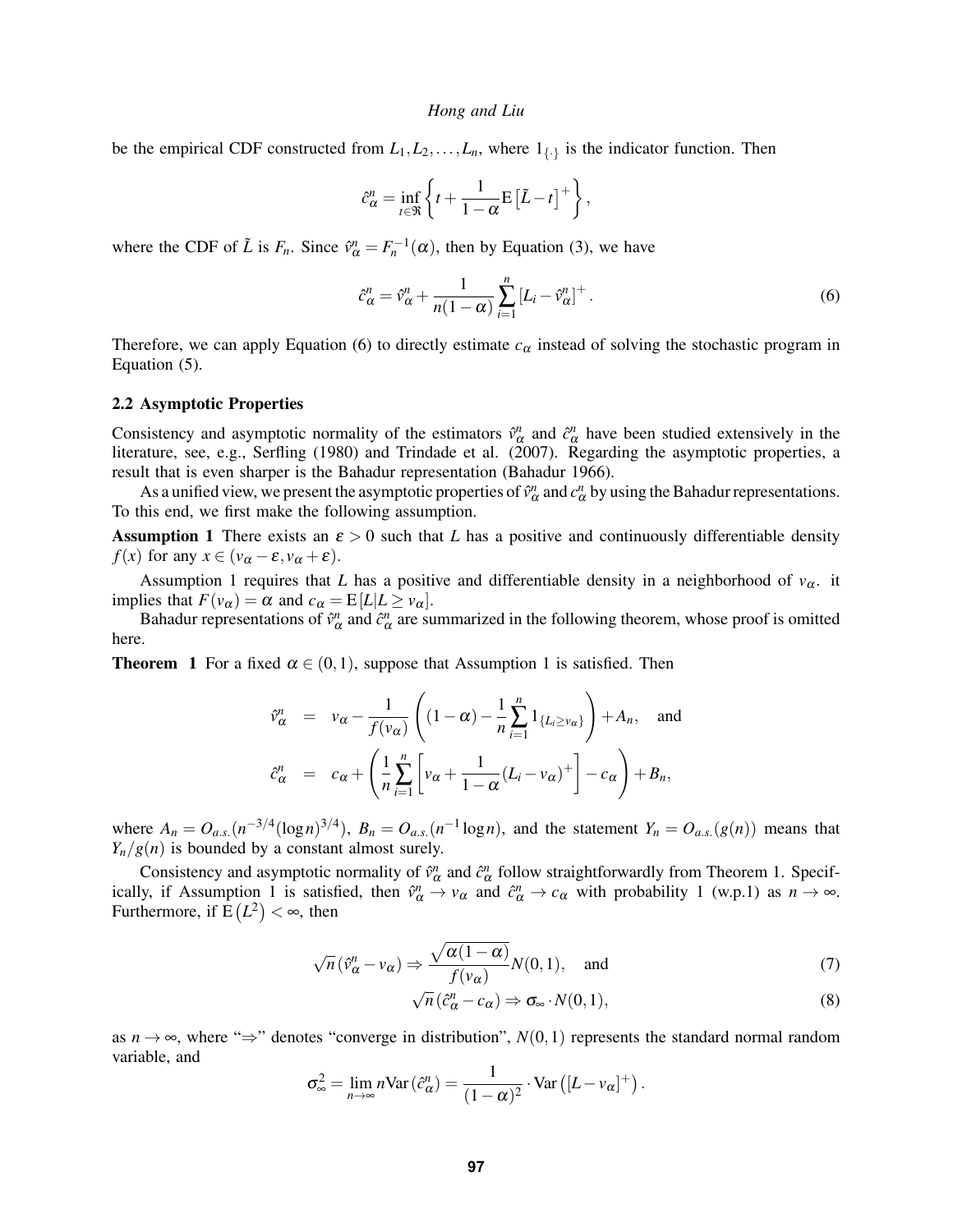#### 2.3 Variance Reduction

In the simulation literature, there has been a significant amount of work on the topic of variance reduction for VaR (also called quantile) estimation. For instance, Hsu and Nelson (1990) and Hesterberg and Nelson (1998) use of control variates, Avramidis and Wilson (1998) employ correlation-induction techniques for variance reduction in quantile estimation. Glynn (1996) considers the use of importance sampling and discusses its asymptotic properties. The problem of estimating portfolio VaR has been studied in Glasserman et al. (2000) and Glasserman et al. (2002), where importance sampling and stratified sampling are employed.

Among various variance reduction methods proposed in the literature, importance sampling (IS) is particularly attractive, given the rare-event features of many practical problems. It has proven to be a very effective variance reduction technique in this context, and much work has been done regarding this issue.

In this tutorial we discuss importance sampling in more details, with a focus on the asymptotic properties of the IS estimators. Specifically, suppose that *L* is simulated under another distribution function  $G(\cdot)$ , where *F* is absolutely continuous with respect to *G*, i.e.,  $F(dx) = 0$  if  $G(dx) = 0$  for any  $x \in \mathcal{R}$ . We refer to *G* as the IS distribution and let  $S(x) = F(dx)/G(dx)$  denote the likelihood ratio function (also called score function) associated with the change of measure. Note that

$$
F(x) = E_F [1_{\{L \le x\}}] = E_G [1_{\{L \le x\}} S(L)],
$$

where  $E_F$  and  $E_G$  denote taking expectations with respect to *F* and *G* respectively. Then for any  $x \in \Re$ , we may estimate  $F(x)$  by

$$
F_{n,IS} = \frac{1}{n} \sum_{i=1}^{n} 1_{\{L_i \leq x\}} S(L_i).
$$

Then the IS estimators of  $v_\alpha$  and  $c_\alpha$ , denoted by  $\hat{v}_\alpha^{n,IS}$  and  $\hat{c}_\alpha^{n,IS}$ , can be defined as follows.

$$
\hat{\nu}_{\alpha}^{n,IS} = F_{n,IS}^{-1}(\alpha) = \inf\{x : F_{n,IS} \ge \alpha\}, \text{ and}
$$
  

$$
\hat{c}_{\alpha}^{n,IS} = \hat{\nu}_{\alpha}^{n,IS} + \frac{1}{1 - \alpha} \sum_{i=1}^{n} (L_i - \hat{\nu}_{\alpha}^{n,IS})^+ S(L_i).
$$

Recently, Sun and Hong (2010) and Chu and Nakayama (2011) independently study the Bahadur representations of the IS estimators. To present this result, we follow the framework of Sun and Hong (2010) and make a further assumption.

Assumption 2 There exist  $\varepsilon > 0$  and  $C > 0$  such that  $S(x) < C$  for any  $x \in (v_\alpha - \varepsilon, v_\alpha + \varepsilon)$  and there exists  $p > 2$  such that  $\mathbb{E}_G \left[ 1_{\{L \ge v_\alpha - \varepsilon\}} S^p(L) \right] < \infty$ .

Assumption 2 requires that the likelihood ratio function is bounded above in a neighborhood of  $v_\alpha$  and has a finite *p* moment on the right tail of the loss.

Define the notation  $o_p(\cdot)$  such that a random variable  $U_n = o_p(g(n))$  means  $U_n/g(n) \to 0$  in probability as  $n \to \infty$ . Then the Bahadur representations of the IS estimators of  $v_\alpha$  and  $c_\alpha$  are summarized in the following theorem. Interested readers may refer to Sun and Hong (2010) for its proof.

**Theorem 2** For a fixed  $\alpha \in (0,1)$ , suppose that Assumptions 1 and 2 are satisfied. Then,

$$
\hat{v}_{\alpha}^{n,IS} = v_{\alpha} - \frac{1}{f(v_{\alpha})} \left( (1 - \alpha) - \frac{1}{n} \sum_{i=1}^{n} 1_{\{L_i \ge v_{\alpha}\}} S(L_i) \right) + C_n, \text{ and}
$$
\n
$$
\hat{c}_{\alpha}^{n,IS} = c_{\alpha} + \left( \frac{1}{n} \sum_{i=1}^{n} \left[ v_{\alpha} + \frac{1}{1 - \alpha} (L_i - v_{\alpha}) + S(L_i) \right] - c_{\alpha} \right) + D_n,
$$

where  $C_n = O_{a.s.}(t(n,\delta))$  with  $t(n,\delta) = \max\{n^{-1+2/p+\delta}, n^{-3/4+1/(2p)+\delta}\}\$  and  $D_n = O_{a.s.}(n^{-1+2/p+\delta})$  for any  $\delta > 0$ ,  $C_n = o_p(n^{-1/2})$ , and  $D_n = o_p(n^{-1/2})$ . Furthermore, if  $S(x) \leq C$  for all  $x \in (v_\alpha - \varepsilon, \infty)$ , then  $C_n = O_{a.s.}(n^{-3/4}(\log n)^{3/4})$  and  $D_n = O_{a.s.}(n^{-1}\log n)$ .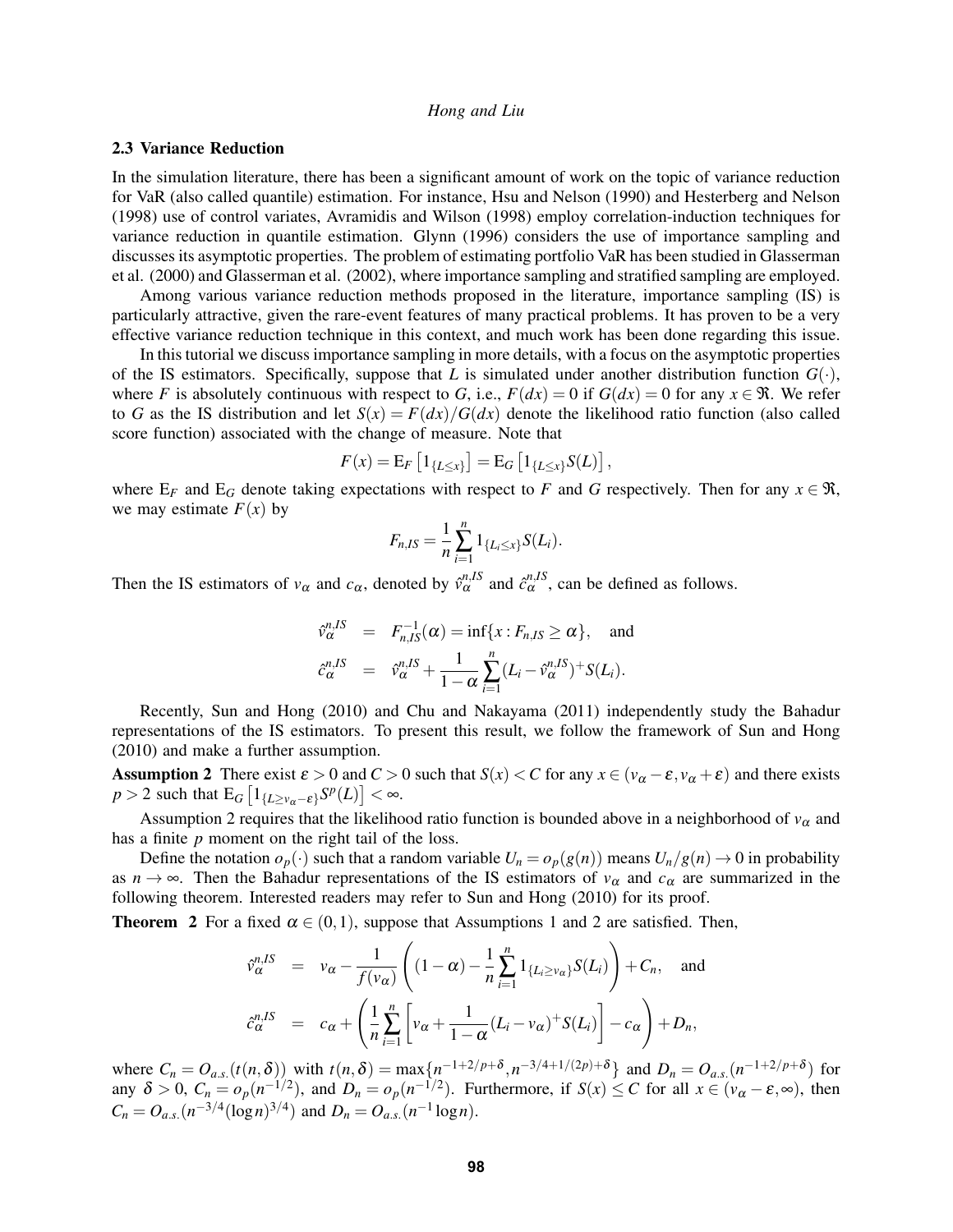Asymptotic normality of the estimators follows immediately from Theorem 2. In particular,

$$
\sqrt{n}\left(\hat{v}_{\alpha}^{n,IS}-v_{\alpha}\right) \Rightarrow \frac{\sqrt{\text{Var}_G\left[1_{\{L\geq v_{\alpha}\}}S(L)\right]}}{f(v_{\alpha})}N(0,1),
$$

and

$$
\sqrt{n}\left(\hat{c}_{\alpha}^{n,IS}-c_{\alpha}\right) \Rightarrow \frac{\sqrt{\text{Var}_G\left[ (L-\nu_{\alpha})+S(L) \right]}}{1-\alpha}N(0,1),
$$

as  $n \to \infty$ .

If  $S(x) < 1$  for all  $x \ge v_\alpha$ , then it can be easily verified that  $Var_G\left[1_{\{L\ge v_\alpha\}}S(L)\right] < \alpha(1-\alpha)$  and  $Var_G[(L - v_\alpha)^+S(L)] < Var[(L - v_\alpha)^+]$ . Then compared to Equations (7) and (8), it can be seen that the asymptotic variances of the IS estimators will be smaller than those of the estimators without IS, given a sufficient condition that  $S(x) < 1$  for all  $x \ge v_\alpha$ . In practice, an effective IS distribution (with a density function *g*) often satisfies  $g(x) > f(x)$  for  $x > v_\alpha$ , which implies the sufficient condition. This provides a guideline for selecting an appropriate IS distribution in practical implementations.

#### 3 SENSITIVITIES OF VALUE-AT-RISK AND CONDITIONAL VALUE-AT-RISK

To analyze the sensitivities of VaR and CVaR, we let  $\theta$  denote the parameter with respect to which we calculate sensitivities. Without loss of generality, in this tutorial we assume that  $\theta$  is one-dimensional and  $\theta \in \Theta$ , where  $\Theta \subset \mathcal{R}$  is an open set. If  $\theta$  is multidimensional, we may treat each dimension as a one-dimensional parameter, while fixing other dimensions constants.

The random loss of interest may depend on the parameter, and thus we write it as  $L(\theta)$  to incorporate the dependence. Correspondingly, we let  $F(\cdot, \theta)$  and  $f(\cdot, \theta)$  denote its CDF and probability density function (PDF) respectively, and  $v_\alpha(\theta)$  and  $c_\alpha(\theta)$  denote the  $\alpha$ -VaR and  $\alpha$ -CVaR respectively. Furthermore, the subsequent sensitivity analysis may involve the derivative of  $L'(\theta)$ , In particular, we let  $L'(\theta) = dL(\theta)/d\theta$ be the pathwise derivative, and assume that  $L'(\theta)$  can be evaluated for all  $\theta \in \Theta$ .

In this section we attempt to provide a unified view of sensitivities of VaR and CVaR by summarizing the results presented in several papers of the authors. We first derive the closed-form expressions of sensitivities of VaR and CVaR, then discuss the issues of Monte Carlo estimation, including asymptotic properties. Methods to accelerate the rates of convergence of VaR sensitivity estimators will also be discussed.

#### 3.1 Closed-Form Expressions

As a starting point toward deriving the closed-from expressions, we note that VaR (quantile) and probability distribution function are closely related. Specifically, for a fixed  $\alpha \in (0,1)$ ,

$$
F(\nu_{\alpha}(\theta), \theta) = \alpha.
$$
 (9)

We explore this relation to link together VaR sensitivity and probability sensitivity.

Since a probability distribution function is simply an expectation and is easier to analyze, we start by analyzing probability sensitivity. We let  $p_y(\theta) = Pr\{L(\theta) \le y\}$  be the probability function for some threshold *y*. To facilitate the analysis, we first make the following assumptions.

Assumption 3 For any  $\theta \in \Theta$ ,  $L'(\theta)$  exists w.p.1 and there exists a random variable *K*, which may depend on  $\theta$ , such that  $E(K) < \infty$  and  $|L(\theta + \Delta \theta) - L(\theta)| \le K|\Delta \theta|$  for any  $\Delta \theta$  that is close enough to 0.

**Assumption 4** For any  $\theta \in \Theta$ ,  $F(t, \theta)$  is continuously differentiable at  $(y, \theta)$ .

Assumption 3 is a typical assumption used in pathwise derivative estimation, see, e.g., Broadie and Glasserman (1996). It guarantees the validity of interchanging differentiation and expectation when evaluating  $dE(r(L(\theta)))/d\theta$  for any Lipschitz-continuous function  $r(\cdot)$ . Assumption 4 requires that  $F(t,\theta)$ is continuously differentiable at  $(y, \theta)$ . Typically this is satisfied for practical problems. More discussions on this assumption can be found in Hong and Liu (2010).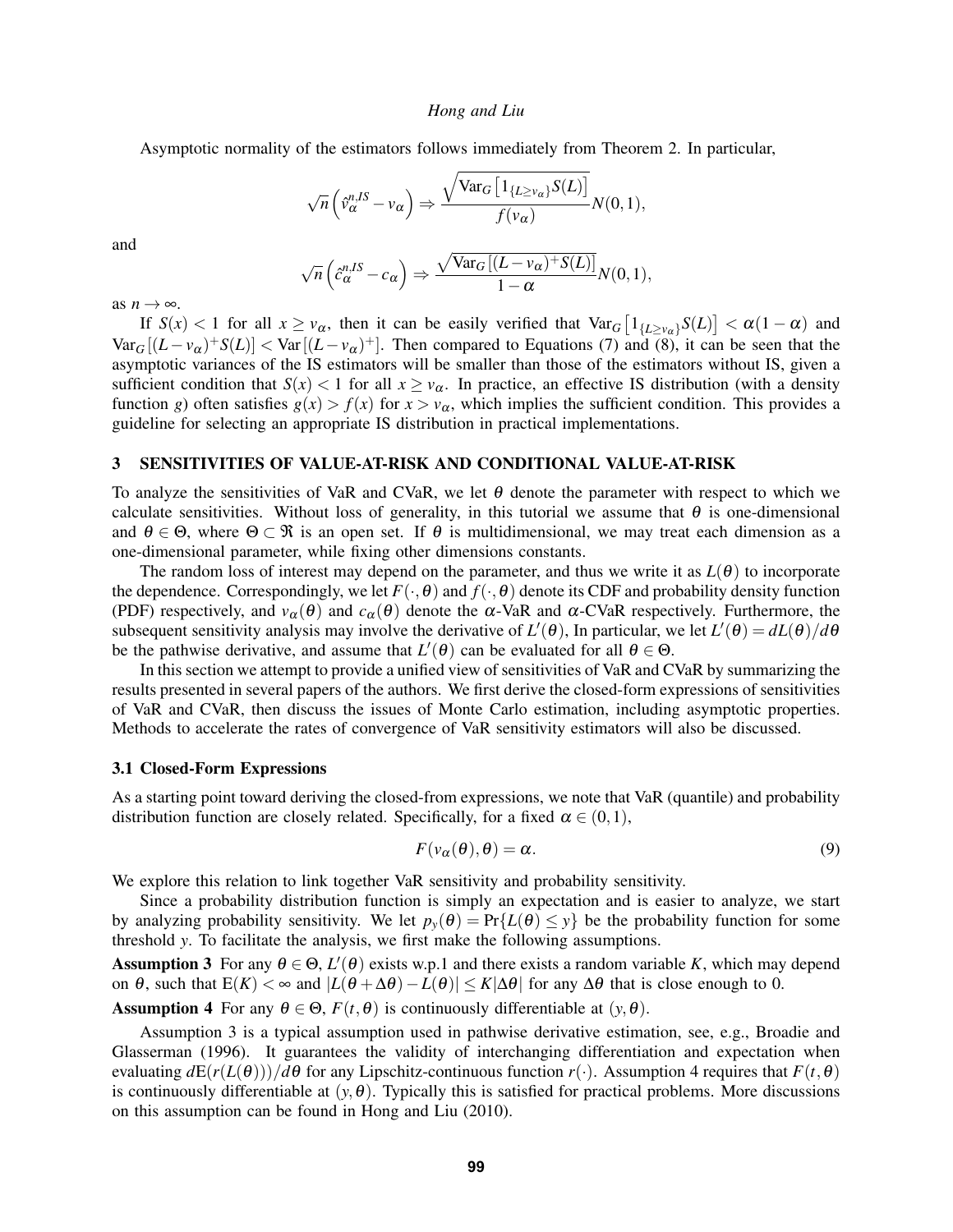Given the assumptions, Hong (2009) shows the following result.

Theorem 3 Suppose that Assumptions 3 and 4 are satisfied. Then,

$$
p'_{y}(\boldsymbol{\theta}) = -\partial_{y} \mathbf{E}\left[L'(\boldsymbol{\theta}) \cdot 1_{\{L(\boldsymbol{\theta}) \leq y\}}\right],
$$

where  $\partial_y$  denotes the operator of taking partial derivative with respect to *y*. Furthermore, if  $E[L'(\theta)|L(\theta) = t]$ is continuous at  $t = y$ , then

$$
p'_{y}(\theta) = -f(y, \theta) \mathbb{E}\left[L'(\theta)|L(\theta) = y\right].
$$

Theorem 3 shows that probability sensitivity can be written as the product of a density and a conditional expectation. This is an important step toward developing estimation methods.

Starting from the result of Theorem 3, we may easily arrive at a closed-form expression of VaR sensitivity. The key is to use relation in (9). Specifically, by differentiating with respect to  $\theta$  on both sides of Equation (9), we have

$$
\partial_t F(v_\alpha(\theta),\theta)v'_\alpha(\theta) + \partial_\theta F(a,\theta)|_{a=v_\alpha(\theta)} = 0.
$$

Noting that  $\partial_t F(v_\alpha(\theta), \theta) = f(v_\alpha(\theta), \theta)$  and  $\partial_\theta F(a, \theta) = p'_a(\theta)$ , we immediately have

$$
v'_{\alpha}(\theta) = -\frac{1}{f(v_{\alpha}(\theta), \theta)} p'_{a}(\theta)|_{a=v_{\alpha}(\theta)} = E\left[L'(\theta)|L(\theta) = v_{\alpha}(\theta)\right].
$$

In other words, VaR sensitivity can be written as a conditional-expectation, which is summarized in the following theorem.

**Theorem 4** Suppose that Assumptions 3 and 4 are satisfied at  $y = v_\alpha(\theta)$ , and  $E[L'(\theta)|L(\theta) = t]$  is continuous at  $t = v_\alpha(\theta)$ . Then,

$$
v'_{\alpha}(\theta) = \mathbb{E}[L'(\theta)|L(\theta) = v_{\alpha}(\theta)].
$$

Theorem 4 shows that under appropriate regularity conditions, VaR sensitivity is an expectation taken in the set defined by  $\{L(\theta) = v_\alpha\}$ . Because the set is often a probability-zero set in many practical problems, the representation in Theorem 4 may not be directly applied for estimating VaR sensitivity. However, it does tell us a fact that only samples that lies in a neighborhood of the set play crucial roles in estimation.

To derive a closed-from expression for CVaR sensitivity from VaR sensitivity, we use the relation:

$$
c_{\alpha}(\theta) = v_{\alpha}(\theta) + \frac{1}{1 - \alpha} \mathbb{E}[L(\theta) - v_{\alpha}(\theta)]^{+}.
$$

The basic idea is that  $h(x) = x^+$  is a Lipschitz continuous function, and hence the interchange of expectation and differentiation is valid under some mild regularity conditions. In particular, the closed-form expression of CVaR sensitivity is presented in the following theorem.

**Theorem 5** Suppose that Assumptions 3 and 4 are satisfied at  $y = v_\alpha(\theta)$ , and  $v_\alpha(\theta)$  is differentiable for any  $\theta \in \Theta$ . Then for any  $\theta \in \Theta$ ,

$$
c'_{\alpha}(\theta) = \mathbb{E}\left[L'(\theta)|L(\theta) \geq v_{\alpha}(\theta)\right].
$$

*Proof.* To prove the theorem, we prove that  $c'_{\alpha}(\theta^*) = E[L'(\theta^*) | L(\theta^*) \ge v_{\alpha}(\theta^*)]$  for any  $\theta^* \in \Theta$ . Note that  $L(\theta)$  has a density at  $v_\alpha(\theta)$ , then for any  $\theta \in \Theta$ ,

$$
c_{\alpha}(\theta) = \mathbb{E}[L(\theta)|L(\theta) \ge v_{\alpha}(\theta)] = \frac{1}{1-\alpha} \mathbb{E}[L(\theta) \cdot 1_{\{L(\theta) \ge v_{\alpha}(\theta)\}}]
$$

$$
= \frac{1}{1-\alpha} \mathbb{E}\left\{ [L(\theta) - v_{\alpha}(\theta)] \cdot 1_{\{L(\theta) - v_{\alpha}(\theta) \ge 0\}} \right\} + v_{\alpha}(\theta). \tag{10}
$$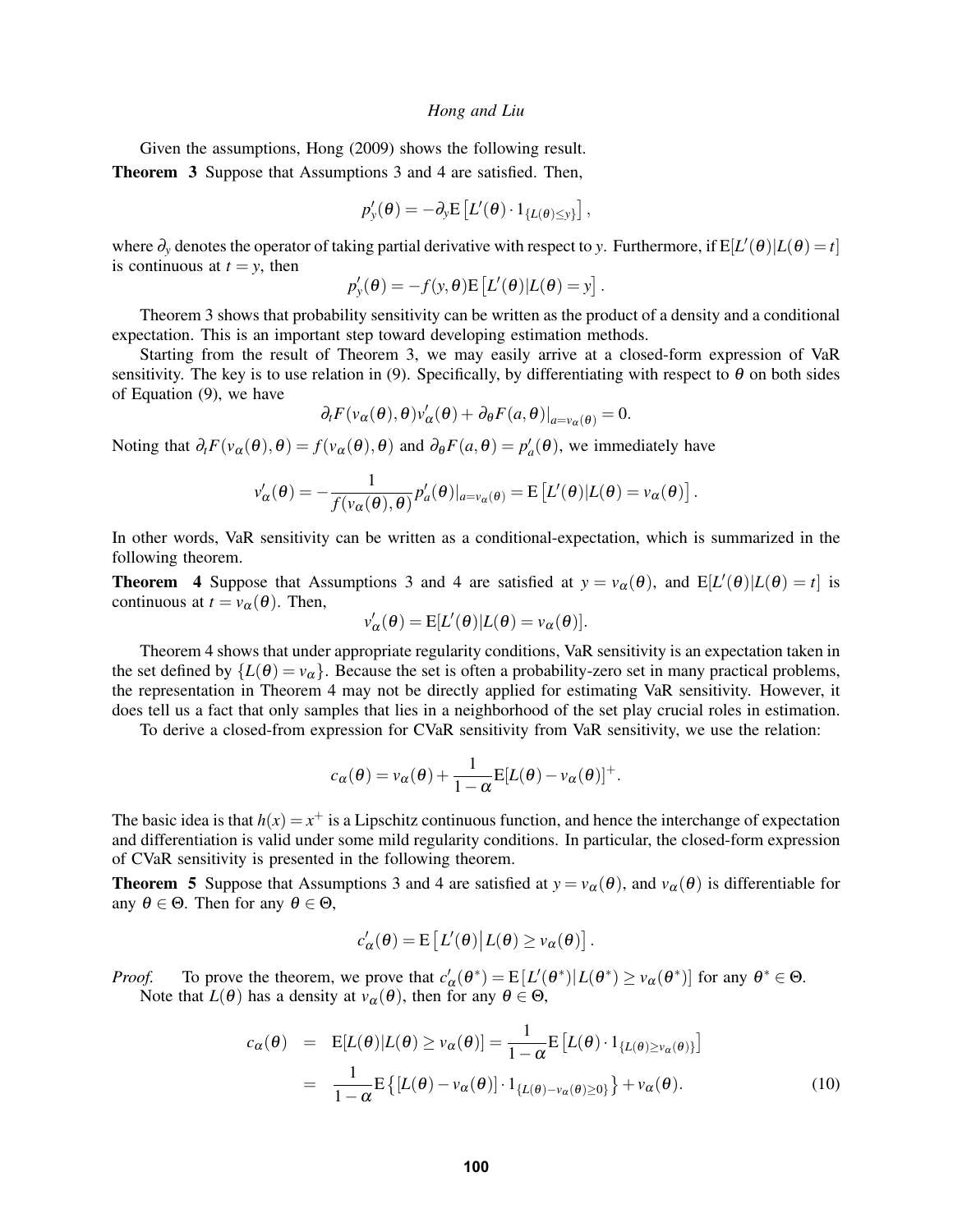For any  $\theta^* \in \Theta$ , because  $v_\alpha(\theta)$  is differentiable at  $\theta^*$ , there exist a neighborhood of  $\theta^*$ , denoted as  $(a_{\theta^*}, b_{\theta^*})$ , and a constant  $\kappa_{\theta^*}$  such that  $\theta^* \in (a_{\theta^*}, b_{\theta^*})$ ,  $(a_{\theta^*}, b_{\theta^*}) \subset \Theta$ , and  $|v_\alpha(\theta_1) - v_\alpha(\theta_2)| \leq \kappa_{\theta^*} |\theta_1 - \theta_2|$  for all  $\theta_1, \theta_2 \in (a_{\theta^*}, b_{\theta^*})$ . Then by Assumption 3,

$$
|[L(\theta_2)-v_{\alpha}(\theta_2)]-[L(\theta_1)-v_{\alpha}(\theta_1)]|\leq (K+\kappa_{\theta^*})\cdot |\theta_2-\theta_1|
$$

for all  $\theta_1, \theta_2 \in (a_{\theta^*}, b_{\theta^*})$ , and  $E(K + \kappa_{\theta^*}) = E(K) + \kappa_{\theta^*} < \infty$ . Note that  $h(x) = x \cdot 1_{\{x \ge 0\}}$  is a Lipschitz continuous function and  $h'(x) = 1_{\{x \ge 0\}}$  when  $x \ne 0$ . Because Pr $\{L(\theta) - v_\alpha(\theta) \ne 0\} = 1$ , then applying the pathwise method at every  $\theta \in (a_{\theta^*}, b_{\theta^*})$ 

$$
\frac{d}{d\theta} \mathbb{E}\left\{[L(\theta) - v_{\alpha}(\theta)] \cdot 1_{\{L(\theta) - v_{\alpha}(\theta) \ge 0\}}\right\} = \frac{d}{d\theta} \mathbb{E}\left[f(L(\theta) - v_{\alpha}(\theta))\right] = \mathbb{E}\left\{[L'(\theta) - v'_{\alpha}(\theta)] \cdot 1_{\{L(\theta) - v_{\alpha}(\theta) \ge 0\}}\right\}.
$$

Then by Equation (10), at every  $\theta \in (a_{\theta^*}, b_{\theta^*})$ ,

$$
c'_{\alpha}(\theta) = \frac{1}{1-\alpha} \mathbb{E} \left\{ \left[ L'(\theta) - v'_{\alpha}(\theta) \right] \cdot 1_{\{L(\theta) - v_{\alpha}(\theta) \ge 0\}} \right\} + v'_{\alpha}(\theta)
$$
  
= 
$$
\frac{1}{1-\alpha} \mathbb{E} \left[ L'(\theta) \cdot 1_{\{L(\theta) \ge v_{\alpha}(\theta)\}} \right] = \mathbb{E} \left[ L'(\theta) \middle| L(\theta) \ge v_{\alpha}(\theta) \right].
$$

Since  $\theta^* \in (a_{\theta^*}, b_{\theta^*})$ , then  $c'_\alpha(\theta^*) = E[L'(\theta^*) | L(\theta^*) \ge v_\alpha(\theta^*)]$ .

This concludes the proof of the theorem.

#### 3.2 Monte Carlo Estimation

To simplify the notation, we let  $D(\theta)$  denote  $L'(\theta)$ , and suppress the dependence of *L* and *D* on  $\theta$  when there is no confusion. Let  $(L_1, D_1), \ldots, (L_n, D_n)$  be *n* i.i.d. observations of  $(L, D)$ . Moreover, we let  $L_{(i)}$  denote the *i*th order statistic of  $\{L_1, \ldots, L_n\}$ , and  $D_{(i)}$  the corresponding pathwise derivative. We are interested in estimating  $v'_\n\alpha(\theta)$  and  $c'_\n\alpha(\theta)$  using these observations.

Hong (2009) proposes a batch-mean estimator for  $v'_\alpha(\theta)$ . The key idea is that  $D_{(\lceil n\alpha \rceil)}$  can be viewed as an IPA (infinitesimal perturbation analysis) estimator of  $v'_\n\alpha(\theta)$ . However, it has been shown that this IPA estimator is not consistent (Hong 2009). To circumvent the problem, a batch-mean estimator can be devised, which is consistent. Specifically, suppose that there exist positive integers *m* and *k* such that  $m \times k = n$ . Then, we divide the *n* i.i.d. observations into *k* batches and each batch has *m* observations. For each batch, we calculate the IPA estimator, denoted by  $D_m^b$ . Then, we have *k* observations of  $D_m^b$ , denoted as  $D_{m1}^b$ ,..., $D_{m,k}^b$ . A batch-mean estimator of  $v'_\alpha(\theta)$  is then proposed:

$$
\bar{D}_{mk} = \frac{1}{k} \sum_{l=1}^{k} D_{ml}^{b}.
$$
\n(11)

Another estimator of VaR sensitivity stems from kernel regression estimation, given the observation that  $v'_\n\alpha(\theta)$  can be viewed as a regression function in nonparametric statistics (Bosq 1998). Suppose that *K* is a bounded symmetric density such that  $yK(y) \to 0$  as  $|y| \to \infty$  and  $\int_{-\infty}^{\infty} y^2 K(y) dy < \infty$ . Then *K* is called a kernel on  $\Re$ . For instance, the standard normal density is a kernel. Moreover, we define the so-called bandwidth parameter  $\delta_n$  which satisfies  $\delta_n \to 0$  and  $n\delta_n \to \infty$  as  $n \to \infty$ . Then a kernel estimator of  $v'_\alpha(\theta)$ can be proposed as follows.

$$
\bar{V}_n = \frac{\sum_{i=1}^n D_i K\left(\frac{\hat{V}_\alpha - L_i}{\delta_n}\right)}{\sum_{i=1}^n K\left(\frac{\hat{V}_\alpha - L_i}{\delta_n}\right)}.
$$
\n(12)

Intuitively, the kernel estimator in  $(12)$  can be viewed as a weighted average of  $L_i$ 's. The weight depends on the distance of  $L_i$  to  $v_\alpha$ . If the distance is small, typically a larger weight will be assigned. In other words, the observation closer to VaR play a more important role in the estimation.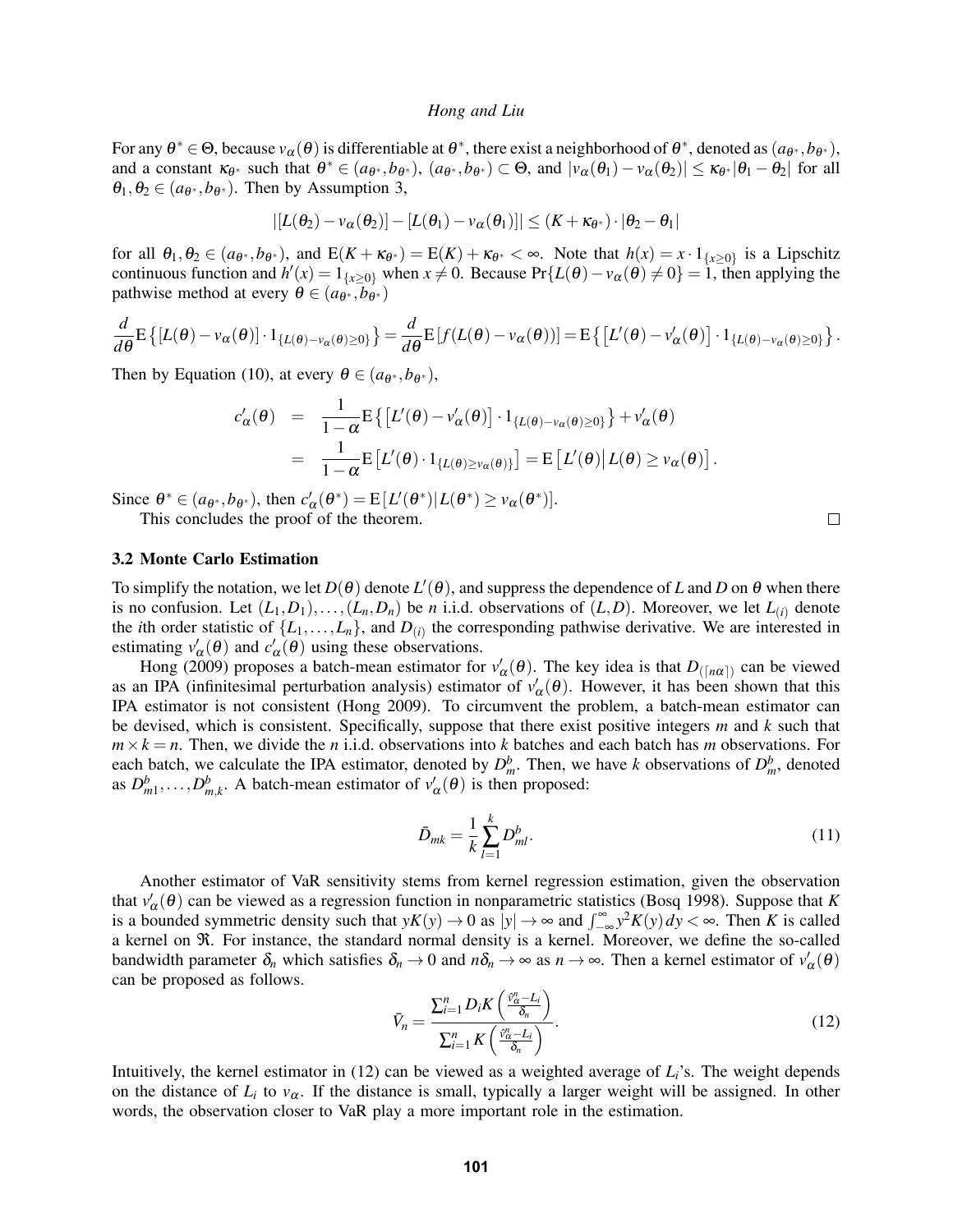Compared to VaR sensitivity, estimation of CVaR sensitivity is relatively simpler, in the sense that a typical sample-mean type estimator can be proposed. Based on the closed-form expression for CVaR sensitivity, Hong and Liu (2009) propose the following estimator of  $c'_{\alpha}(\theta)$ .

$$
\bar{C}_n = \frac{1}{n(1-\alpha)} \sum_{i=1}^n D_i 1_{\{L_i \ge \hat{v}_\alpha^n\}}.
$$
\n(13)

Compared to the kernel estimator proposed in Scaillet (2004) for linear loss functions, this estimator is more intuitive and does not require the selection of kernel function and bandwidth function.

#### 3.3 Asymptotic Properties

In this subsection we outline the asymptotic results, mainly consistency and asymptotic normality, of the estimators discussed in the previous subsection. We do not go deep into the technical conditions which are imposed in the asymptotic analysis. But instead, we aim to provide a sketch of the major results.

For the batch-mean estimator in (11), if  $m \to \infty$  and  $k \to \infty$  as  $n \to \infty$ , Hong (2009) proves its consistency under some regularity conditions. Furthermore, if  $\lim_{n\to\infty} \sqrt{k/m} = 0$ , then it can be shown that

$$
\sqrt{k}(\bar{D}_{mk}-v'_{\alpha}(\theta))\Rightarrow \sigma_m N(0,1),
$$

for some  $\sigma_m > 0$ . Therefore, the rate of convergence of the batch-mean estimator is  $k^{-1/2}$ , which is always for some  $\sigma_m > 0$ . Therefore, the rate of convergence of the bat strictly slower than  $n^{-1/3}$  due to the constraint that  $\lim_{n\to\infty}\sqrt{n}$  $k/m = 0$  and  $n = m \times k$ .

For the kernel estimator in (12), Liu and Hong (2009) show that it is consistent and follows asymptotic normality. Specifically, if  $\delta_n \to 0$  and  $n\delta_n^5 \to c$  as  $n \to \infty$  for some constant  $c > 0$ , and  $\sup_n (n\delta_n^3)^{-1} < \infty$ , then under some regularity conditions,

$$
\sqrt{n\delta_n}(\bar{V}_n - v'_\alpha(\theta)) \Rightarrow \mu + \sigma N(0,1)
$$

for some constants  $\mu$  and  $\sigma$ . It can be verified that the optimal bandwidth  $\delta_n$  should be of order  $n^{-1/5}$ if the criterion is to minimize the asymptotic mean square error. Under this optimal choice of bandwidth function, the rate of convergence of the kernel estimator is  $n^{-2/5}$ .

For both the batch-mean and kernel estimators, we can see that the rates of convergence is slower than *n*<sup>-1/2</sup>, which is a typical rate of convergence of Monte Carlo simulation. From this perspective, there is still room for improvement. In Section 3.4, we will discuss in more details how to accelerate the rate of convergence.

The form of the CVaR sensitivity estimator in (13) is very much like a sample-mean estimator, except that it involves a VaR estimator  $\hat{v}^n_\alpha$ . Although  $\hat{v}^n_\alpha$  induces some technical complications in the analysis of  $\bar{C}_n$ , it does not affect the rate of convergence of the estimator. Hong and Liu (2009) show that under some regularity conditions, √

$$
\sqrt{n}\left(\bar{C}_n - c'_{\alpha}(\theta)\right) \Rightarrow \sigma_1 N(0,1),
$$

where

$$
\sigma_1 = \frac{1}{(1-\alpha)^2} \text{Var}\left[ (L - v'_{\alpha}(\boldsymbol{\theta})) 1_{\{L \ge v_{\alpha}(\boldsymbol{\theta})\}} \right].
$$

In other words,  $\bar{C}_n$  does achieve the typical  $n^{-1/2}$  rate of convergence.

#### 3.4 Accelerating the Rate of Convergence

In this subsection, we consider an issue related to the estimation of VaR sensitivity. As shown in the previous subsection, a kernel estimator of VaR sensitivity may not achieve the the  $n^{-1/2}$  rate of convergence, which is the typical rate of convergence for statistical estimation. To improve the efficiency of the estimation, it is desirable to develop methods that may accelerate the rate of convergence. This is still an evolving area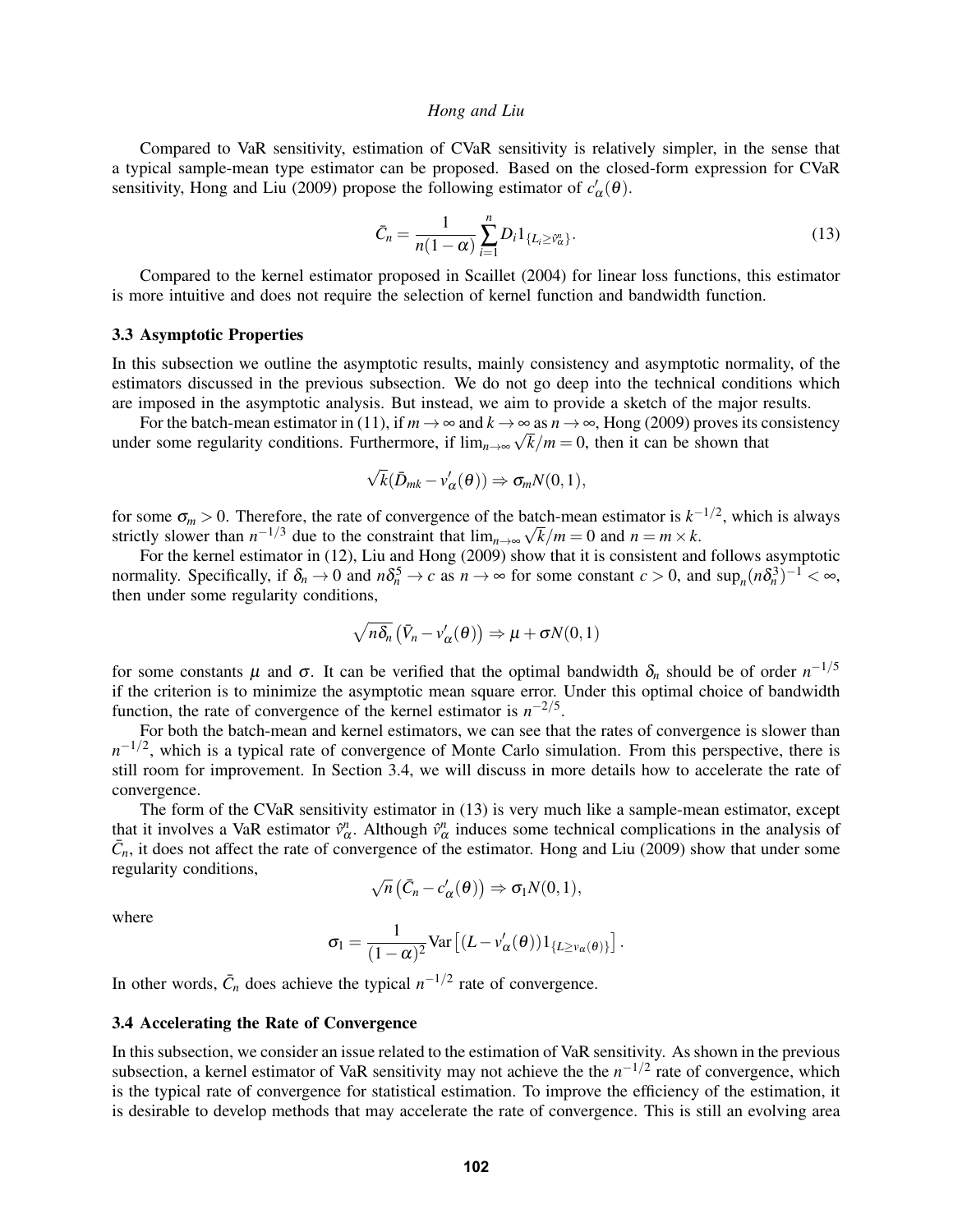of research that is of great interest to both researchers and practitioners. In general, successful adoption of such methods depends significantly on the problem being tackled, and it often comes with an exploration of the specific features of the problem itself. In this tutorial, we present a simulation framework of accelerating the rate of convergence by using two classical simulation techniques, importance sampling and conditional Monte Carlo, which has proven to be effective in some practical problems. Interested readers may refer to Hong and Liu (2010) and Fu et al. (2009) for more details of using importance sampling (IS) and conditional Monte Carlo in this context.

#### 3.4.1 Importance Sampling

Before the presentation, we want to first clarify a slight difference between the IS we employ here and the classical use of IS in the context of variance reduction. Our primary goal is to accelerate the asymptotic rate of convergence, while classical IS has a different focus and may not accelerate the rate of convergence. Related work on the classical use of IS for estimating VaR sensitivity includes Glasserman (2005) and Tasche (2009), which apply the IS method developed in Glasserman and Li (2005) to reduce the variance in estimating risk contributions. However, their methods do not accelerate the asymptotic rate of convergence.

Recall that VaR sensitivity can be written as  $E[D|L = v_\alpha]$ , the estimation of which involves two key issues. First,  $v_\alpha$  is unknown and thus has to be estimated. Second, how to estimate the conditional expectation given an estimate of  $v_\alpha$ . It turns out that the first issue can be easily resolved by replacing  $v_\alpha$ with a known estimator in the literature, e.g., the sample quantile  $\hat{v}^n_\alpha$ . Then the second issue is of major concern, and thus we focus exclusively on this issue during the discussions of accelerating the rate of convergence. In particular, the problem of interest now is how to estimate  $r(y) \equiv E[D|L = y]$  for a given *y*.

As a starting point, we first consider the kernel estimator of  $r(y)$ . If we choose the kernel function to be a uniform density over  $[-1,1]$ , then it can be seen that a kernel estimator of  $r(y)$  is

$$
\bar{V}_n = \frac{\frac{1}{2n\delta_n} \sum_{i=1}^n D_i \mathbb{1}_{\{y - \delta_n \le L_i \le y + \delta_n\}}}{\frac{1}{2n\delta_n} \sum_{i=1}^n \mathbb{1}_{\{y - \delta_n \le L_i \le y + \delta_n\}}}.
$$
\n(14)

Note that  $\bar{V}_n$  is a ratio of two estimators. Typically, if both numerator and denominator have the same rate of convergence, then so does  $\bar{V}_n$  (Law and Kelton 2000, pp. 532-533). Therefore, we focus our analysis on the numerator, while analysis of the denominator follows in a similar manner. Specifically, let

$$
\bar{M}_n = \frac{1}{2n\delta_n} \sum_{i=1}^n D_i 1_{\{y-\delta_n \le L_i \le y+\delta_n\}}
$$

denote the numerator. Then it is actually an estimator of  $r(y)f(y)$ .

An implication of the kernel estimator in (14) is that only the observations in the region  $\{y - \delta_n \le L \le \delta_n\}$  $y+\delta_n$  play roles in the estimation. Thus we call it an important region. Intuitively, the total number of observations that lie in the important region is of order  $n\delta_n$ . This explains why the rate of convergence of observations that lie in the important region is or order  $n\sigma_n$ . This explains why the rate or convergence or the estimator is  $\sqrt{n\delta_n}$ . Then a reasonable guess is that having more observations that fall into the import region may accelerate the rate of convergence. To do so, IS is a natural choice.

Among many possible alternatives, one choice of IS scheme is to force all observation to fall into the important region under the IS distribution. We will show how this can be achieved under quite a general simulation framework. Compared to the typical IS schemes, we should note that such an IS scheme is atypical, in the sense that it violates absolute continuity.

Because the density of *L* is typically unknown, a construction of IS scheme directly from density function of *L* may not be feasible. However, in simulation models, *L* can often be expressed as a function of a sequence of random variables with known densities. Suppose that  $L = L(X_1, X_2, \ldots, X_k)$  and  $D = D(X_1, X_2, \ldots, X_k)$ , where  $X_1, X_2, \ldots, X_k$  are independent random variables with known densities  $f_1, f_2, \ldots, f_k$  respectively. Then the joint density of  $(X_1, X_2, ..., X_k)$  is  $f(x_1, x_2, ..., x_k) = f_1(x_1) f_2(x_2) \cdots f_k(x_k)$ .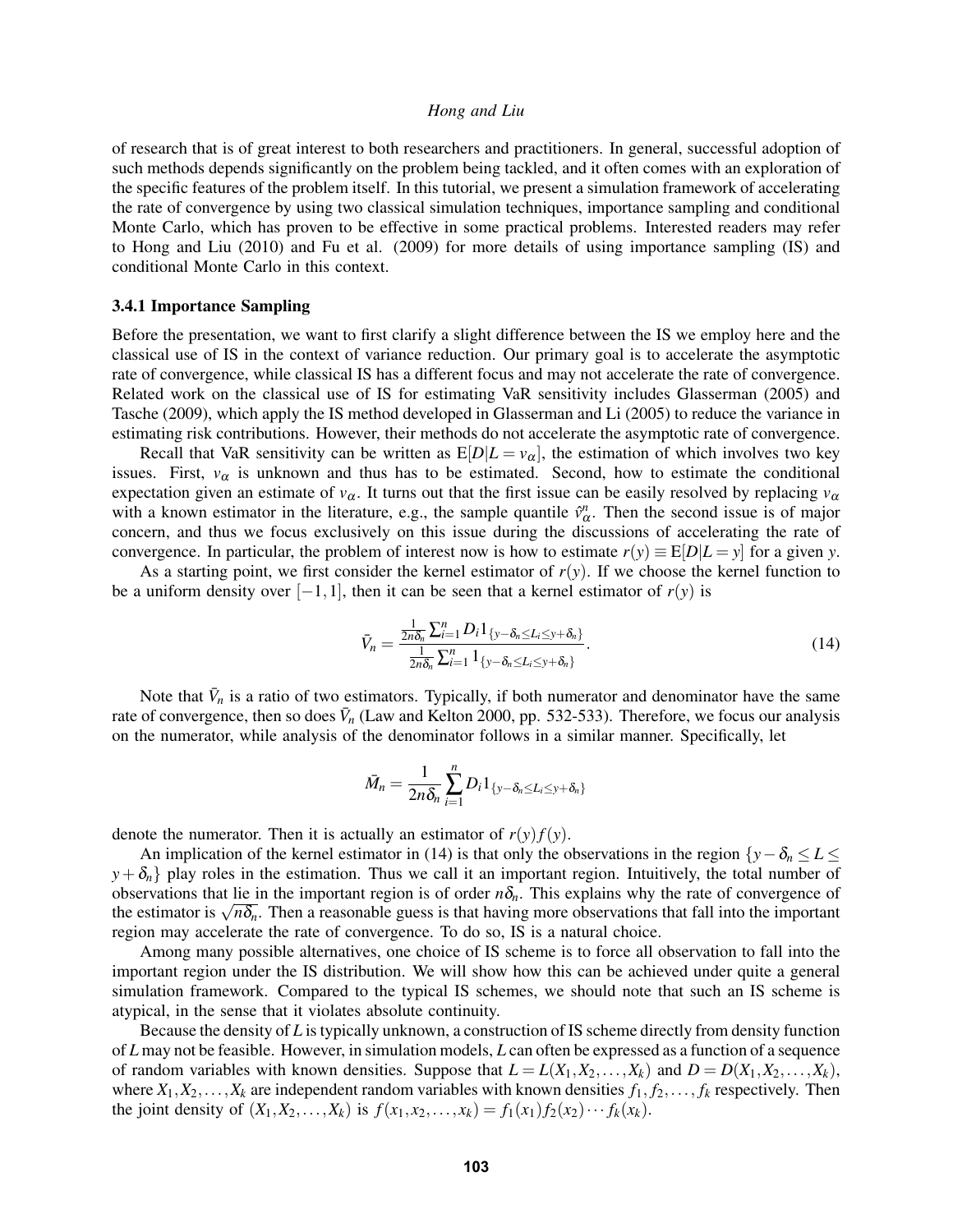Suppose that  $X_1, X_2, \ldots, X_k$  are generated sequentially in the simulation to obtain observations of  $(L, D)$ . Let

$$
A=\left\{(x_1,x_2,\ldots,x_k)\in\Re^k:L(x_1,x_2,\ldots,x_k)\in[y-\delta_n,y+\delta_n]\text{ and }f_1(x_1)\cdots f_k(x_k)>0\right\}.
$$

Then *A* corresponds to the important region. Let  $A_1$  be the projection of the set A to the 1st dimension,  $A_2(X_1)$  be the projection of the set *A* to the 2nd dimension given  $X_1, \ldots,$  and  $A_k(X_1, X_2, \ldots, X_{k-1})$  be the projection of the set *A* to the *k*th dimension given  $X_1, X_2, \ldots, X_{k-1}$ . Then we may define the IS distribution as

$$
\widetilde{f}(x_1, x_2, \dots, x_k) = \frac{f_1(x_1)}{\Pr\{X_1 \in A_1\}} \cdot \frac{f_2(x_2)}{\Pr\{X_2 \in A_2(x_1)\}} \cdots \frac{f_k(x_k)}{\Pr\{X_k \in A_k(x_1, \dots, x_{k-1})\}}
$$

for all  $(x_1, x_2,..., x_k) \in A$ ; and  $\widetilde{f}(x_1, x_2,..., x_k) = 0$  otherwise.

Under the IS distribution, we first simulate  $X_1$  given that  $X_1 \in A_1$ , then simulate  $X_2$  given that  $X_2 \in A_2(X_1)$ , and so on. Then we can compute *L* and *D*, and  $L \in [y - \delta_n, y + \delta_n]$  w.p.1. Since the IS distribution *f* is absolutely continuous with respect to *f* in the set *A*, the likelihood ratio

$$
P_n = \frac{f(X_1, X_2, \dots, X_k)}{\widetilde{f}(X_1, X_2, \dots, X_k)}
$$
  
=  $\Pr\{X_1 \in A_1\} \cdot \Pr\{X_2 \in A_2(X_1) | X_1\} \cdots \Pr\{X_k \in A_k(X_1, \dots, X_{k-1}) | X_1, \dots, X_{k-1}\}.$ 

Since  $(X_1, X_2, \ldots, X_k)$  is a random vector,  $P_n$  is also a random variable and  $P_n \leq 1$ . Then IS estimators of  $r(y)f(y)$  and  $r(y)$  are

$$
\bar{M}_n^{IS} = \frac{1}{2n\delta_n}\sum_{i=1}^n P_{n,i} \cdot D_i 1_{\{y-\delta_n \le L \le y+\delta_n\}} = \frac{1}{2n\delta_n}\sum_{i=1}^n P_{n,i} \cdot D_i,
$$

and

$$
\bar{V}_n^{IS} = \frac{\frac{1}{2n\delta_n}\sum_{i=1}^n P_{n,i} \cdot D_i}{\frac{1}{2n\delta_n}\sum_{i=1}^n P_{n,i}},
$$

respectively, where the observations  $(L_i, D_i, P_{n,i})$  are generated under the IS distribution.

Let  $\overline{E}$  and  $\overline{Var}$  denote taking expectation and variance under the IS distribution. Then it can be easily shown that  $\widetilde{E}(\bar{M}_n^{IS}) = E(\bar{M}_n)$  and

$$
\begin{array}{rcl}\n\widetilde{\text{Var}}(\bar{M}_{n}^{IS}) & = & \frac{1}{4n\delta_{n}^{2}} \left[ \text{E}\left( D^{2} \cdot P_{n} \cdot 1_{\{y-\delta_{n} \le L \le y+\delta_{n}\}} \right) - \text{E}^{2}\left( D \cdot 1_{\{y-\delta_{n} \le L \le y+\delta_{n}\}} \right) \right] \\
& \le & \frac{1}{4n\delta_{n}^{2}} \left[ \text{E}\left( D^{2} \cdot 1_{\{y-\delta_{n} \le L \le y+\delta_{n}\}} \right) - \text{E}^{2}\left( D \cdot 1_{\{y-\delta_{n} \le L \le y+\delta_{n}\}} \right) \right] = \text{Var}(\bar{M}_{n}).\n\end{array}
$$

Therefore,  $\bar{M}_n^{IS}$  has a smaller variance than  $\bar{M}_n$  when both estimators use the same  $\delta_n$ .

Note that  $E(P_n) = E(\mathbf{1}_{\{y-\delta_n \le L \le y+\delta_n\}}) = 2f(y)\delta_n + o(\delta_n)$ . In many situations, we can prove that  $P_n = K_n \delta_n$ , where  $E(K_n \cdot D^2 \cdot 1_{\{y-\delta_n \le L \le y+\delta_n\}})$  is often of  $O(\delta_n)$ . Then

$$
\begin{split}\n\widetilde{\text{Var}}\left(\bar{M}_{n}^{IS}\right) &= \frac{1}{4\delta_{n}^{2}} \left[ \widetilde{\text{E}}\left(P_{n}^{2} \cdot D^{2}\right) - \widetilde{\text{E}}^{2}\left(P_{n} \cdot D\right) \right] \\
&= \frac{1}{4n\delta_{n}^{2}} \left[ \delta_{n} \widetilde{\text{E}}\left(P_{n} K_{n} \cdot D^{2} \cdot 1_{\{y-\delta_{n} \le L \le y+\delta_{n}\}}\right) - \widetilde{\text{E}}^{2}\left(P_{n} \cdot D \cdot 1_{\{y-\delta_{n} \le L \le y+\delta_{n}\}}\right) \right] \\
&= \frac{1}{4n\delta_{n}^{2}} \left[ \delta_{n} \text{E}\left(K_{n} \cdot D^{2} \cdot 1_{\{y-\delta_{n} \le L \le y+\delta_{n}\}}\right) - \text{E}^{2}\left(D \cdot 1_{\{y-\delta_{n} \le L \le y+\delta_{n}\}}\right) \right],\n\end{split}
$$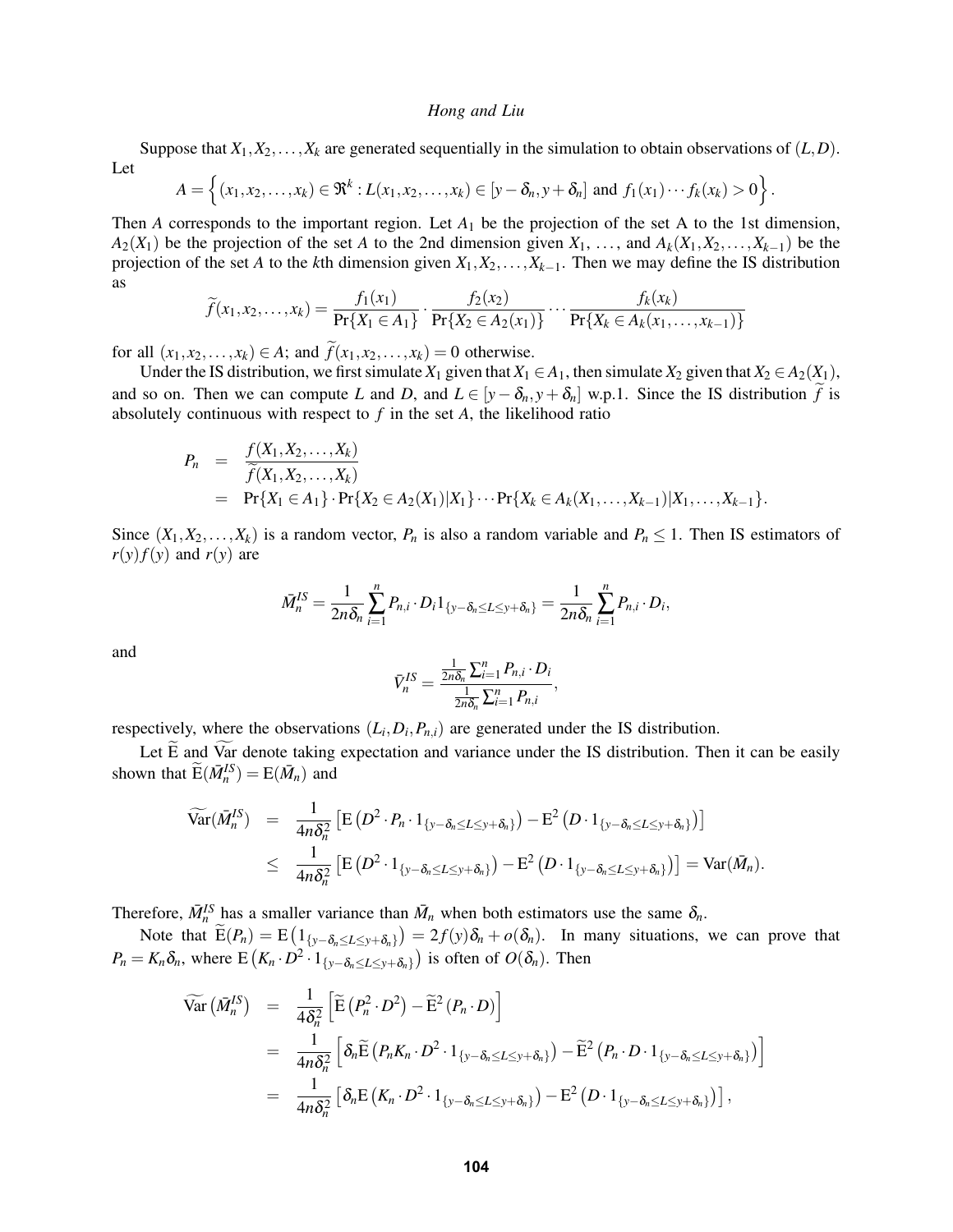which is of  $O(n^{-1})$ . Then the rate of convergence of  $\bar{M}_n^{IS}$  is  $n^{-1/2}$ , and so is  $\bar{V}_n^{IS}$  (Law and Kelton 2000, pp. 532-533), if  $n\delta_n^4 \to a$  with  $a \ge 0$  as  $n \to \infty$ .

The above framework shows that IS can be employed to improve the performance of the VaR sensitivity estimators, and may achieve the  $n^{-1/2}$  rate of convergence, which is the best that can be achieved for a typical Monte Carlo estimator.

We close this section by emphasizing that successful adoption of the above framework is problem dependent. Other than the examples illustrated in Hong and Liu (2010), Liu (2010) considered the problem of simulating capital allocations for credit portfolio where the portfolio risk is measured by VaR. The use of the IS framework in other potential applications is interesting, and deserves further investigation.

#### 3.4.2 Conditional Monte Carlo

Conditional Monte Carlo (CMC) is an important simulation technique that can be used for both variance reduction and sensitivity analysis, see, e.g., Asmussen and Glynn (2007) and Fu and Hu (1997). It turns out CMC may also be employed in the context of estimating VaR sensitivities and may lead to estimators that achieve the  $n^{-1/2}$  rate of convergence.

Recall that

$$
F(v_{\alpha}(\theta),\theta)=\alpha,
$$

and thus differentiating with respect to  $\theta$  on both sides we have

$$
v'_{\alpha}(\theta) = -\left. \frac{\partial_{\theta} F(t, \theta)}{\partial_{t} F(t, \theta)} \right|_{t = v_{\alpha}(\theta)}.
$$

Note that the CDF  $F(t, \theta)$  is essentially the expectation of an indicator, i.e.,  $F(t, \theta) = Pr\{L(\theta) \le t\}$  $E\left[1_{\{L(\theta)\leq t\}}\right]$ . Because the indicator is a discontinuous function, the interchange of differentiation and expectation is not valid. However, this problem can be circumvented by using conditional Monte Carlo, which cancels the discontinuity and thus makes the interchange valid. Specifically, we have the following theorem, whose proof can be found in Fu et al. (2009).

**Theorem 6** Suppose that there exist random variables  $X_1(\theta)$  and  $X_2(\theta)$  such that

$$
F(t, \theta) = \mathbb{E}\left[\Pr\{L(\theta) \le t | X_i(\theta)\}\right] = \mathbb{E}\left[G_i(t, X_i(\theta), \theta)\right], \quad i = 1, 2,
$$

where  $G_1(t, X_1(\theta), \theta)$  is differentiable w.p.1 with respect to  $\theta$  and  $G_2(t, X_2(\theta), \theta)$  is differentiable w.p.1 with respect to *t*, and there exist random variables  $K_1$  and  $K_2$  with  $E(K_1) < \infty$  and  $E(K_2) < \infty$  such that

$$
|G_1(t, X_1(\theta + \Delta \theta), \theta + \Delta \theta) - G_1(t, X_1(\theta), \theta)| \leq K_1 |\Delta \theta|, \text{ and}
$$
  

$$
|G_2(t + \Delta t, X_2(\theta), \theta) - G_2(t, X_2(\theta), \theta)| \leq K_2 |\Delta t|,
$$

for all small enough  $\Delta\theta$  and  $\Delta t$ . If  $F(t, \theta)$  and  $v_\alpha(\theta)$  are both differentiable, then

$$
v'_{\alpha}(\theta) = -\frac{\mathrm{E}[\partial_{\theta}G_1(t, X_1(\theta), \theta)]}{\mathrm{E}[\partial_t G_2(t, X(\theta), \theta)]}\bigg|_{t=v_{\alpha}(\theta)}.
$$

Theorem 6 shows that under appropriate conditions, VaR sensitivity can be written as a ratio of two expectations. In some practical problems, by carefully selecting appropriate  $X_1(\theta)$  and  $X_2(\theta)$ , we may be able to calculate  $\partial_{\theta}G_1(t, X_1(\theta), \theta)$  and  $\partial_tG_2(t, X(\theta), \theta)$  analytically. In such cases, we may estimate VaR sensitivity by using a ratio of two sample means.

Specifically, let *Y*(*t*) and *Z*(*t*) denote  $\partial_{\theta}G_1(t, X_1(\theta), \theta)$  and  $\partial_tG_2(t, X(\theta), \theta)$  respectively for any *t* ∈ R. Suppose that, for any  $t \in \mathcal{R}$ , we can observe *n* i.i.d. samples  $(L_1, Y_1(t), Z_1(t)), \ldots, (L_n, Y_n(t), Z_n(t))$ . Let  $\overline{Y}_n(t) = (1/n) \sum_{i=1}^n Y_i(t)$  and  $\overline{Z}_n(t) = (1/n) \sum_{i=1}^n Z_i(t)$ . Then we can estimate  $v'_\alpha(\theta)$  by

$$
\bar{V}_n^{cmc} = -\frac{\bar{Y}_n(\hat{v}_\alpha^n)}{\bar{Z}_n(\hat{v}_\alpha^n)}.
$$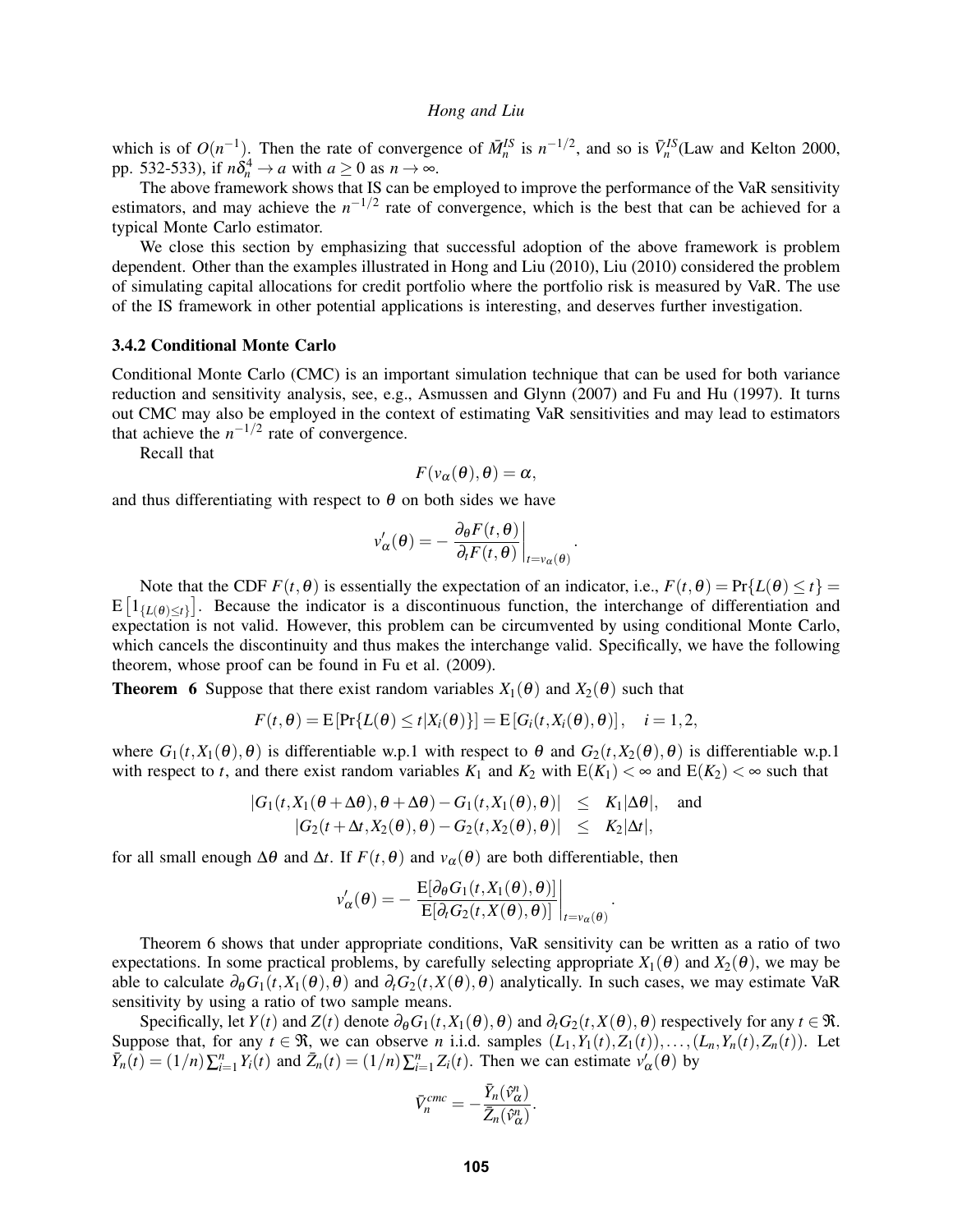It has been shown in Fu et al. (2009) that under some regularity conditions, the rate of convergence of  $\bar{V}_n^{cmc}$  is  $n^{-1/2}$ , which is the best that can be achieved.

Typically, the CMC estimators of VaR sensitivities perform very well when applicable. However, as is always the case in applying conditional Monte Carlo, the choice of appropriate conditioning variables is problem dependent. Simple examples have been presented in Fu et al. (2009) to illustrate the advantages of CMC. Further investigation on applying CMC to various practical problems is desirable, and would be of immense benefit to the simulation practitioners.

# 4 CONCLUSIONS

This tutorial provides a unified view of the simulation of value-at-risk, conditional value-at-risk and their sensitivities. We have focused on representations of VaR, CVaR and their sensitivities, as well as the relations among them. Asymptotic properties of the Monte Carlo estimators of these quantities have been presented. Furthermore, we discuss the issue of efficiency improvement. For VaR and CVaR, we discuss the use of importance sampling and its asymptotic representations; and for VaR sensitivity, we consider the use of importance sampling and conditional Monte Carlo to accelerate the rate of convergence of the estimators.

### ACKNOWLEDGMENTS

The first author's research is partially supported by the Hong Kong Research Grants Council under grants GRF 613410 and N HKUST 626/10. The second author's research is partially supported by City University of Hong Kong under start-up grant 7200172 and by GRF 9041601.

# **REFERENCES**

Asmussen, S., and P. W. Glynn. 2007. *Stochastic Simulation: Algorithms and Analysis*. New York: Springer. Avramidis, A. N., and J. R. Wilson. 1998. "Correlation-induction techniques for estimating quantiles in simulation experiments". *Operations Research* 46:574–591.

Bahadur, R. 1966. "A note on quantiles in large samples". *Annals of Mathematical Statistics* 37:577–580. Bosq, D. 1998. *Nonparametric Statistics for Stochastic Processes*. New York: Springer.

- Broadie, M., and P. Glasserman. 1996. "Estimating security price derivatives using simulation". *Management Science* 42:269–285.
- Chu, F., and M. K. Nakayama. 2011. "Confidence intervals for quantiles when applying variance-reduction techniques". *Working paper. Department of Information Systems, New Jersey Institute of Technology*.
- Fu, M. C., L. J. Hong, and J.-Q. Hu. 2009. "Conditional Monte Carlo estimation of quantile sensitivities". *Management Science* 55:2019–2027.
- Fu, M. C., and J.-Q. Hu. 1997. *Conditional Monte Carlo, Gradience Estimation and Optimization Applications*. Boston: Kluwer Academic Publishers.
- Glasserman, P. 2005. "Measuring marginal risk contributions of credit portfolios". *Journal of Computational Finance* 9:1–41.
- Glasserman, P., P. Heidelberger, and P. Shahabuddin. 2000. "Variance reduction techniques for estimating value-at-risk". *Management Science* 46:1349–1364.
- Glasserman, P., P. Heidelberger, and P. Shahabuddin. 2002. "Portfolio value-at-risk with heavy-tailed risk factors". *Mathematical Finance* 12:239–269.
- Glasserman, P., and J. Li. 2005. "Importance sampling for portfolio credit risk". *Management Science* 51:1643–1656.
- Glynn, P. W. 1996. "Importance sampling for Monte Carlo estimation of quantiles". In *Proceedings of 1996 Second International Workshop on Mathematial Methods in Stochastic Simulation and Experimental Design*, 180–185. St. Petersburg, Russia.